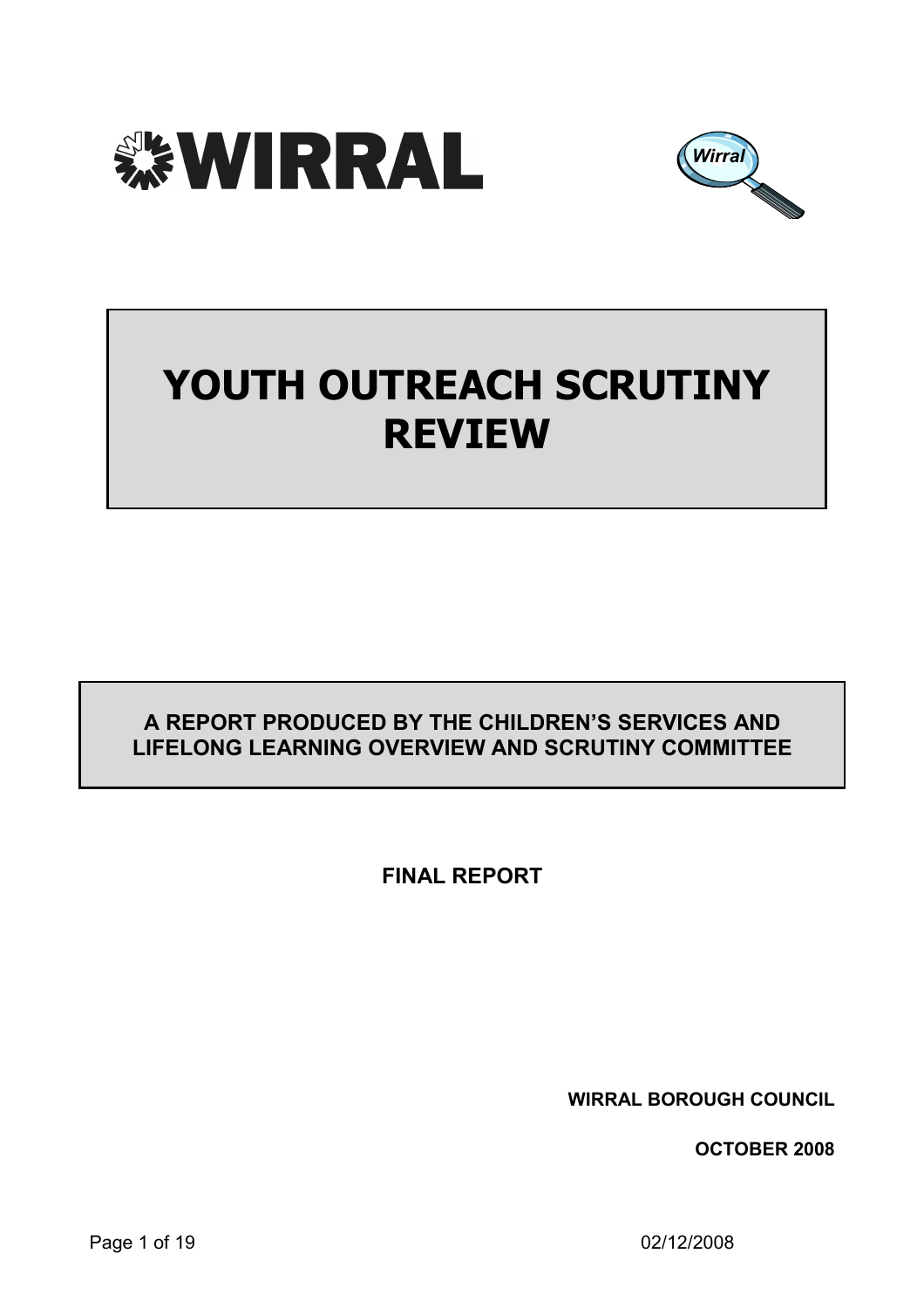# WIRRAL BOROUGH COUNCIL

# YOUTH OUTREACH SCRUTINY REVIEW

# FINAL REPORT

- 1. ACKNOWLEDGEMENTS
- 2. PANEL MEMBERSHIP
- 3. BACKGROUND AND ORIGINAL BRIEF
- 4. METHODOLOGY FOR THE REVIEW
- 5. EVIDENCE AND RECOMMENDATIONS
- 5.1 VISION FOR THE OUTREACH SERVICE<br>5.2 MANAGEMENT AND ORGANISATION
- **MANAGEMENT AND ORGANISATION**
- 5.3 FUNDING<br>5.4 THE PERS
- THE PERSPECTIVE OF YOUNG PEOPLE
- 5.5 STAFF (TRAINING / DEVELOPMENT)
- 5.6 SPECIALIST AREAS
- 5.7 PARTNERSHIPS AND THE VOLUNTARY SECTOR
- 6. APPENDICES
- 6.1 SCOPE DOCUMENT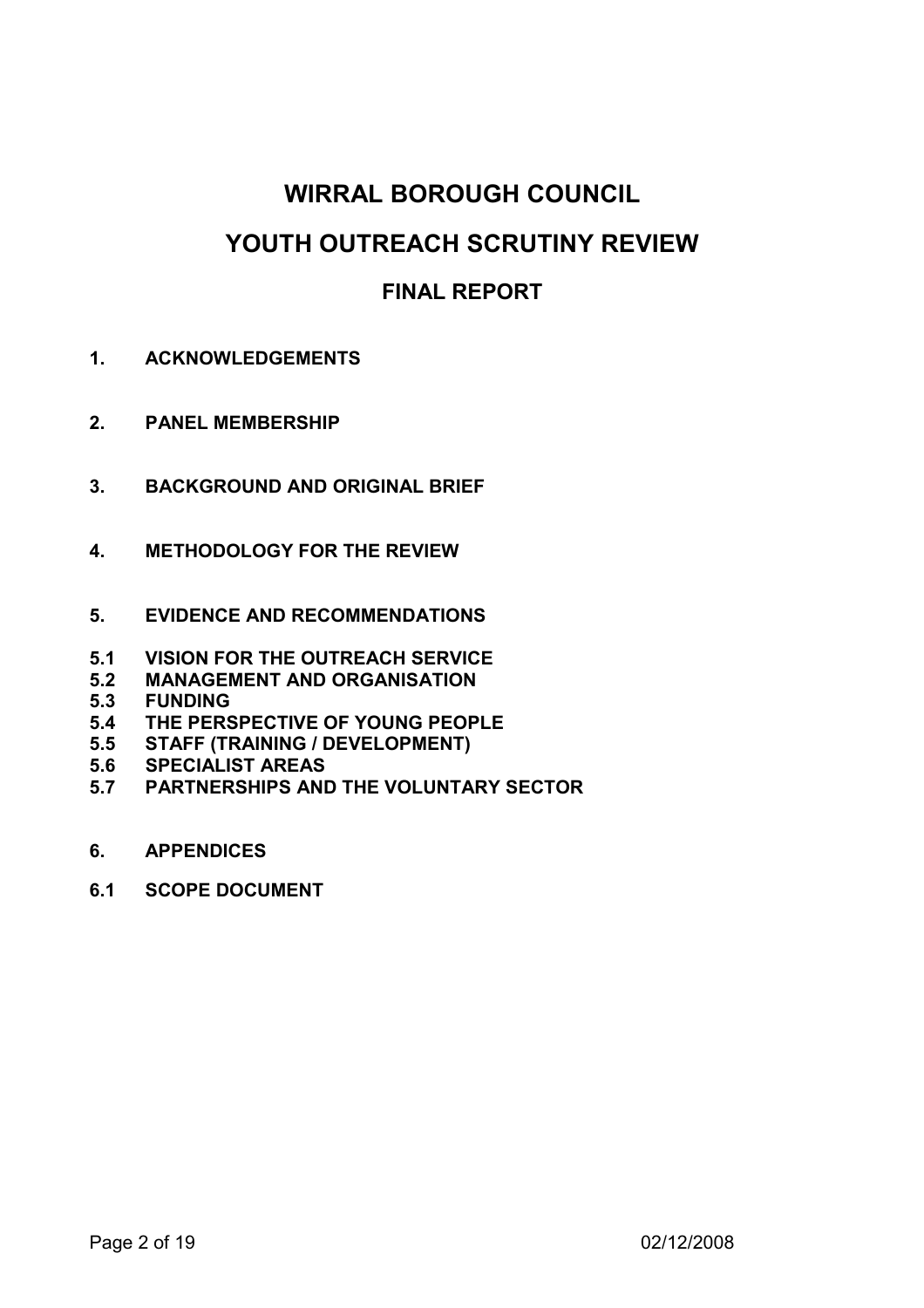# 1. ACKNOWLEDGEMENTS

The Panel wishes to place on record its thanks to the staff who provide and support the front-line youth outreach services. The Panel would also like to thank all those people who willingly agreed to contribute and to provide information to this review. In particular, Peter Edmondson (Head of Participation and Inclusion in the Children and Young People Department) is thanked for his role as Lead Departmental Officer during the review. Peter has helped significantly in providing guidance to the Panel throughout the review. Special thanks are also given to two members of the Older Peoples Panel, Sandra Wall and Jack Cuffe, who joined some of the meetings. Their involvement was important as they brought a "non-council" perspective to the review.

The Panel pays tribute to Bill Hawkins, who sadly passed away during the course of the review. Bill was one of the first youth workers that the Panel met during the review, while visiting the Birkenhead Youth Action Project at Bedford Road, Birkenhead. His experience and enthusiasm for the work of the outreach teams was clear to the Panel members.

# 2. PANEL MEMBERSHIP

The members of the Panel are:

- Councillor Frank Doyle (Chair)
- Councillor Sheila Clarke
- Councillor Chris Meaden

The Panel invited the Older Peoples Parliament to nominate representatives to the review. These representatives were Sandra Wall and Jack Cuffe.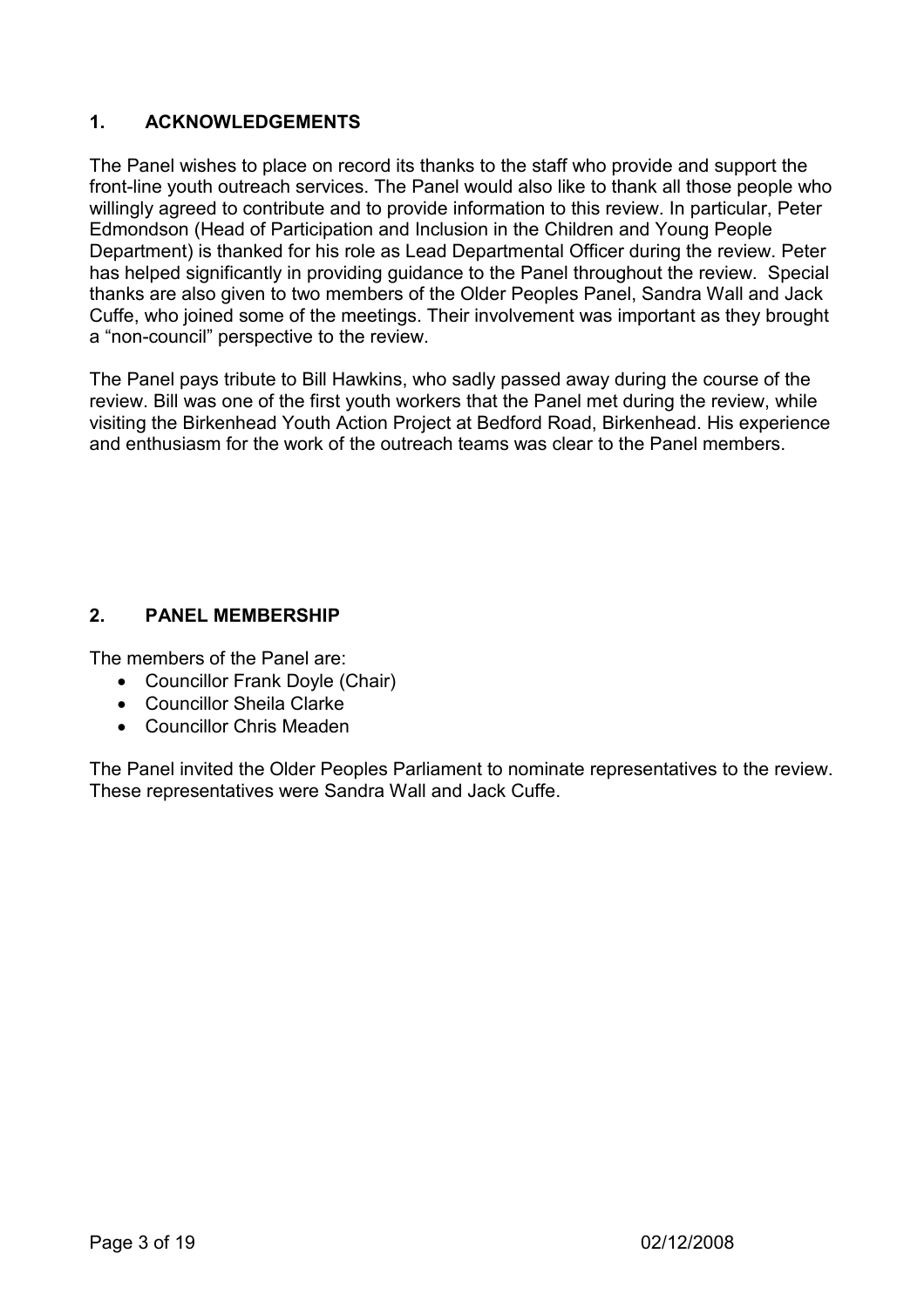# 3. BACKGROUND AND ORIGINAL BRIEF

Over a number of years, councillors have recognised the growing concern over youthrelated issues, anti-social behaviour and worries over the apparent increase of alcohol and drug issues with young people. These issues were apparent to many councillors in carrying-out their ward duties. It was therefore decided that further scrutiny work should take place to ensure that the Youth Outreach teams are providing a modern service that is giving value for money.

The Children's Services and Lifelong Learning Overview and Scrutiny Committee appointed the Youth Outreach Scrutiny Panel on 12th September 2007. The panel subsequently produced a draft scope for the review, which was agreed by the same Committee on 30th October 2007. A copy of the scope document is attached as Appendix 1.

The main issues for the review were identified in the Scope document as:

- Is the workforce adequately protected?
- Is the existing Youth Outreach organisation reaching the right young people?
- What do the young people want?
- What partnerships / funding are in existence and can they be improved?

At the start of the review, it was agreed that the scope should include the outreach work provided by the Youth Service Outreach Team, the specialist Response team (which is also part of the Youth Service) and the Youth Respect Team (which is part of the Anti-Social Behaviour Team within the Community Safety Section of Regeneration Department). Initial interviews included meetings with the Head of Youth Service, Head of the Youth Outreach team, Head of the Wirral Anti-Social Behaviour Team and the Head of the Response team. Subsequently, the Panel visited a number of outreach teams who were actively engaging with young people on the streets. The high degree of commitment and skill shown by the outreach workers was very evident. One outstanding quality was the ability of the workers to engage with a large number of the young people, many of whom were "difficult to reach".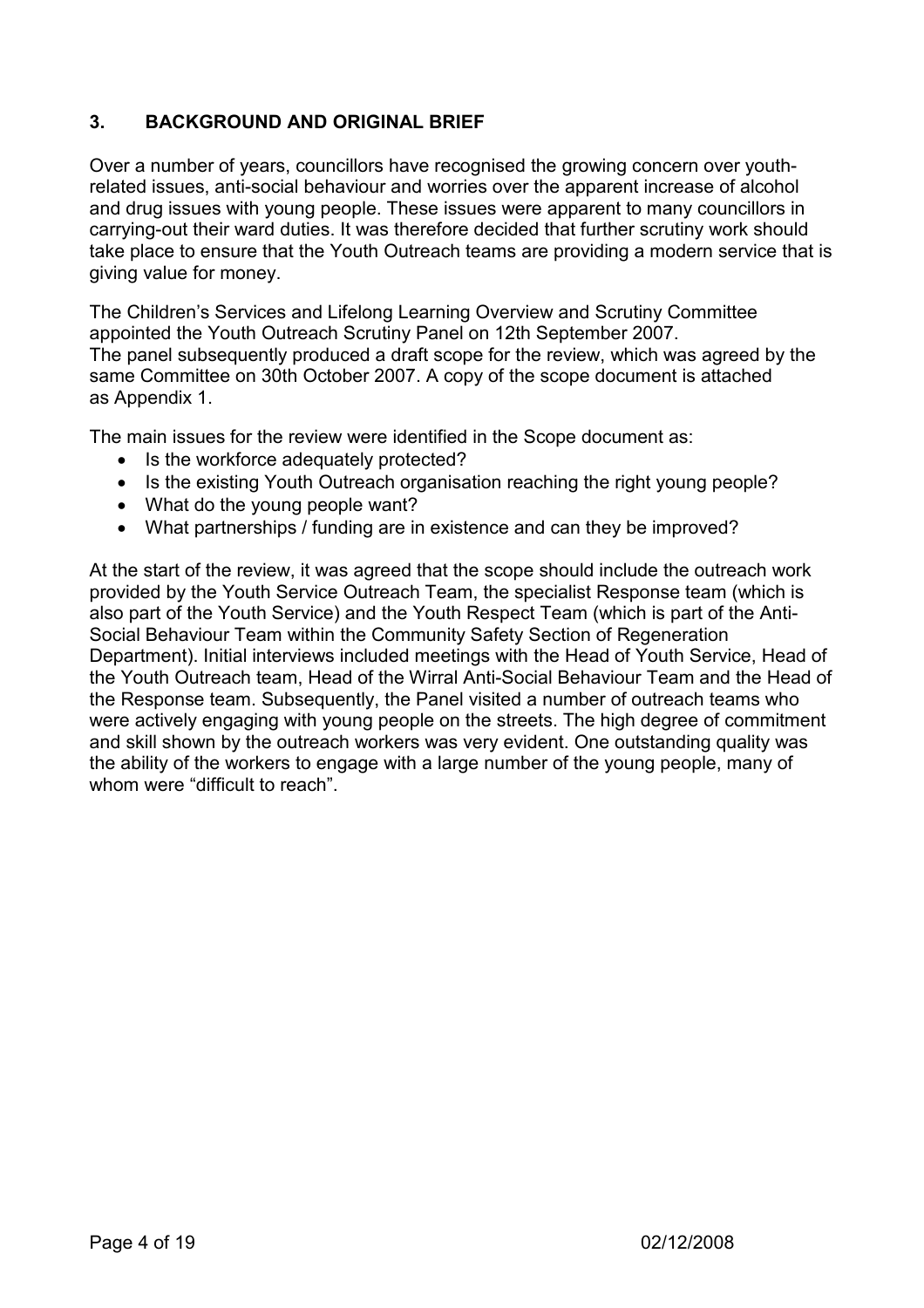# 4. METHODOLOGY FOR THE REVIEW

The panel has set about gathering evidence in order to find answers to the main issues identified above.

#### Meetings with officers

|                         | Separate meetings have been held with the following Council officers:           |
|-------------------------|---------------------------------------------------------------------------------|
|                         | Peter Edmondson Head of Participation and Inclusion, Children's & Young Peoples |
|                         | Department, Wirral Council                                                      |
| Maureen McDaid          | Head of Youth and Community Service, Wirral Council                             |
| <b>Pauline Miller</b>   | Head of Outreach, Youth Service, Wirral Council                                 |
| Caroline Laing          | Head of Anti-Social Behaviour Team, Wirral Council                              |
| <b>Lindsay Davidson</b> | Deputy Head, Policy Development, Participation & Inclusion                      |
|                         | Branch of Children and Young Peoples Department, Wirral Council                 |
| Pat Rice                | Head of Response Unit, Youth Service, Wirral Council (and team)                 |

Each of the officers prepared a briefing paper in advance of a meeting. Subsequently, the officer made a brief presentation followed by a question and answer session.

#### Site visits

Several site visits have been undertaken, mostly in the evening when there have been young people on the streets. This has enabled the panel to witness the work of the outreach workers and the relationship they have with young people. There has also been the opportunity to discuss issues directly with the young people.

The visits have included: Birkenhead Youth Action Project, Bedford Road Wallasey Young Peoples Project, including a visit to Kontacta Bus Youth Respect team (Anti-Social Behaviour team), Royden Road, Overchurch Dig It Project, Bromborough Moreton Youth Club Bebington Youth Club, New Ferry Response outreach workers, Birkenhead Pioneer People, a faith-based charity based in Wirral

#### Planning / discussion meetings

A significant number of meetings have been held to discuss progress, plan the next stages and consider the outcomes of the review. The representatives of the Older Peoples Parliament have been present at these meetings. This has been especially useful in order to add a non-council perspective into the review.

Written evidence

Sefton Council Ofsted Reports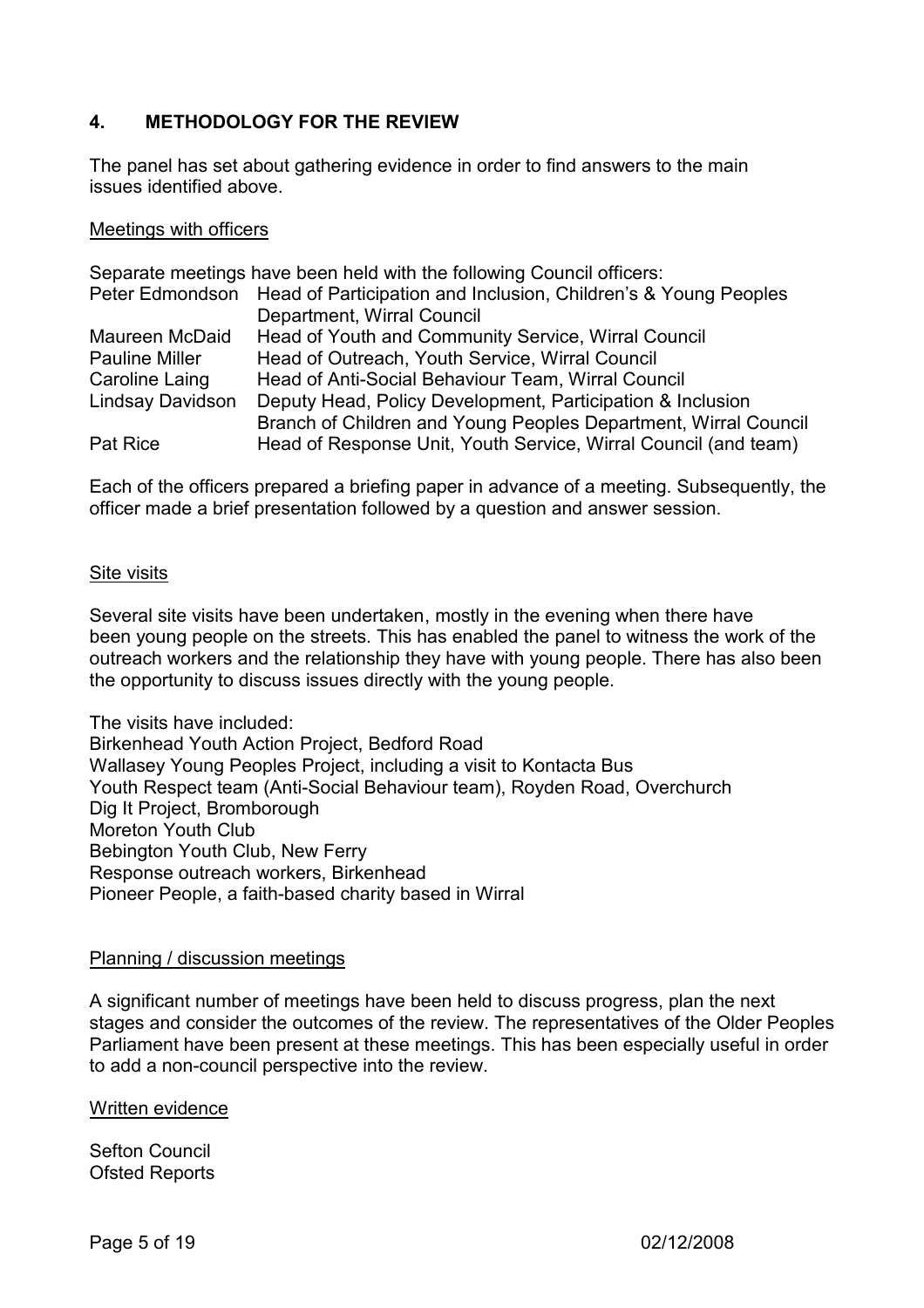# 5. EVIDENCE AND RECOMMENDATIONS

# 5.1 VISION FOR THE OUTREACH SERVICE

The panel recognises the skill and dedication of the outreach workers who engage so effectively with many young people. Indeed, for the future, the Panel would wish to see the service given an even higher profile. The Panel has a vision for an outreach service which will be provided by a modern, proactive outreach team which can address the current challenges such as the drinking culture, substance misuse and anti-social behaviour prevalent among some young people. It is suggested that the team would work most effectively if there was a single line of management or if the coordination of activities provided by the different teams was improved. The team should be visible, with a uniform, and should be organised in such a way as to provide the best possible links into diversionary activities for young people.

The Panel has a vision for the outreach service which is intrinsically linked with the Youth Service provision. A particularly good example of a youth club and the outreach workers operating in tandem was evident at Moreton Youth Club. This particular youth club acts as a 'hub' for the outreach workers. In this case the outreach workers offered a direct route for young people from the streets into the youth club; both in terms of offering the youth club activities as a diversionary activity but also in helping to get the young people settled into their new environment. In this respect, outreach is very much part of the integrated whole of the Youth Service offering. However, it is fully recognised that youth club activities are not attractive to a significant number of young people.

Moreton Youth Club was impressive in the way that the club interacted with the outreach workers. It was also excellent in terms of the quantity, quality and variety of activities provided, the standard of the youth workers and leadership as well as the opportunities given to young people to 'lead' in the direction of those activities. This particular youth club also had a high attendance level gathered from a wide catchment area, including Woodchurch and West Kirby. One interesting observation was the strong percentage, approximately 85%, of attendees who were boys; a bias which is apparently often the case with youth clubs.

One of the challenges for the future is to consider the provision of youth activities across the borough. It is in this context that the Panel will recommend that further scrutiny work takes place regarding the Youth Service as a whole. This work should consider a series of difficult issues such as:

- What is the correct approach for youth provision for the future?
- How does the provision of Youth Services in Wirral match against the Government's vision for Youth Services in the future?
- Would the provision be improved by having less youth centres with better facilities or alternatively by providing more, smaller localised centres each with more limited facilities?
- Should all youth services be council-provided or commissioned from alternative providers?
- Are the current youth clubs physically in the best locations for the future?
- Are the current activities in youth clubs appropriate for the future?
- Is the current balance between youth clubs and outreach correct?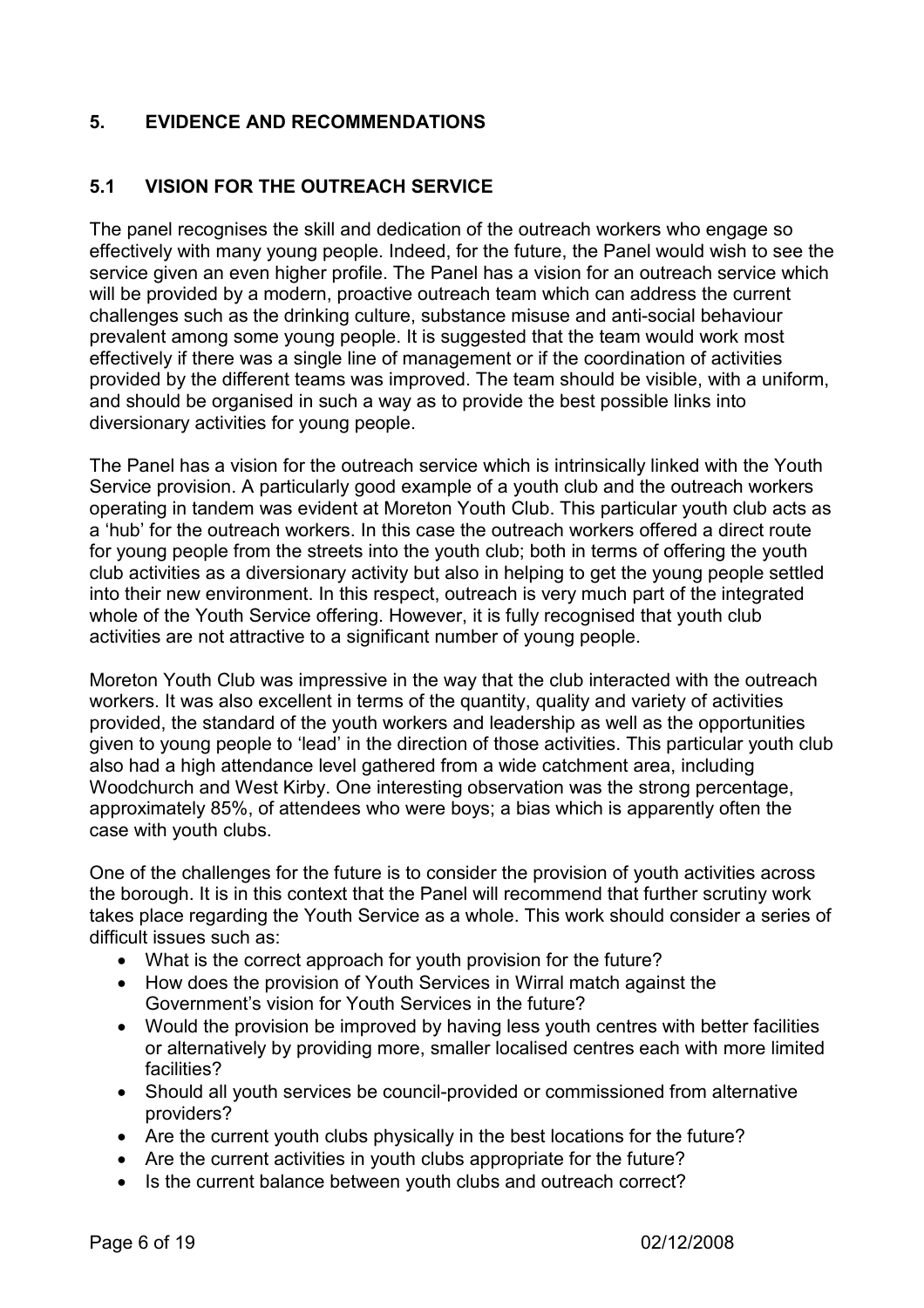It is clear from the work undertaken by the Panel, including visits to a variety of facilities, that the level of provision differs dramatically at various establishments. For instance, the facilities provided on a mobile bus used by a local charity were very much superior to those provided on a similar facility provided by the Council (Kontacta Bus). Similarly, the quality and variety of youth activities offered across different youth clubs is varied. Further work, therefore, needs to be done to ensure that all provision is of a consistently high quality.

#### Recommendations:

R1. The authority should consider a re-structuring of the outreach service, the aim of which should be to provide a "hub" or key point-of contact for young people in several districts of the borough. Each "hub" will provide the focus point from which the outreach team will operate.

R2. The Children's Services and Lifelong Learning Overview and Scrutiny Committee should undertake a scrutiny review into the Youth Service, in particular to identify the future challenges and priorities for the service as a whole.

## 5.2 MANAGEMENT AND ORGANISATION

One key issue that has arisen during the review is the coordination and interaction of the three different teams that provide Outreach Services to young people in Wirral Council (that is, the Youth Service Outreach, Response and Respect teams). Concerns arose during some of the visits regarding an apparent lack of coordination between some of the different teams. One example occurred during a visit to Overchurch where teams of workers from both the Youth Service and the Youth Respect team were simultaneously working in the same vicinity. There appeared to be competition between the two different teams rather than a willingness to coordinate their activities. This example is symptomatic of an organisation structure where different strands of workers are doing good work as individual units, but where their impact could be far greater if they were organised as a cohesive unit, giving the function an overall "command and control". The Panel questions whether there is a sharp enough focus on the delivery of service. This is exacerbated by the lack of a single line management for youth provision in Wirral Council. There is also not a single group of councillors who have an overview for all youth services.

In theory, the aims of some of the services provided by the three teams are different. The aim of the Youth Respect team is to engage with children, young people and communities specifically in order to prevent and reduce anti-social behaviour by children and young people. This work will include providing a response to complaints from the public about alleged anti-social behaviour by young people. The work of the Respect team also includes the identification of hot spot locations of anti-social behaviour and the resulting coordination or provision of diversionary activities.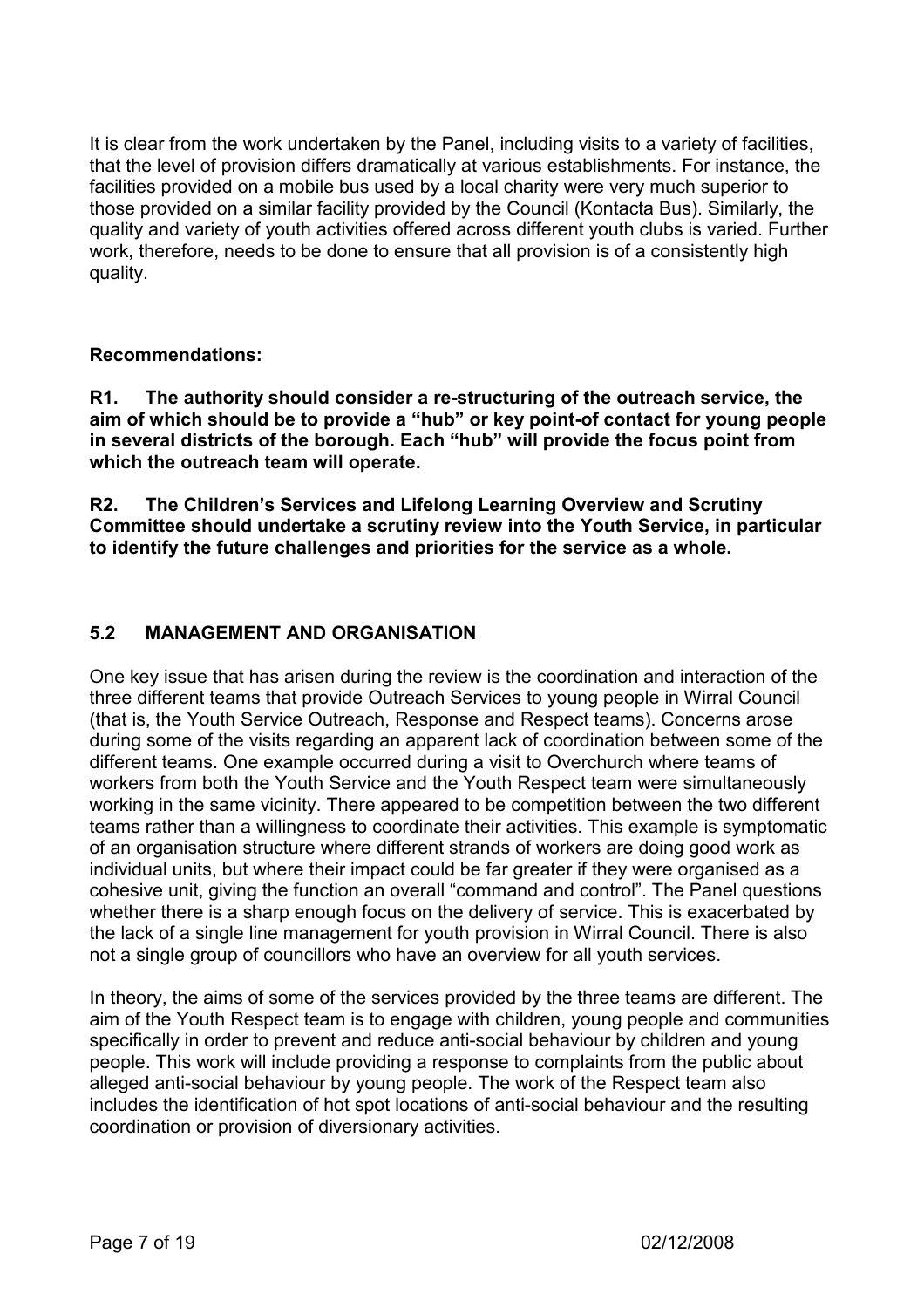In looking for solutions, the Youth Respect team aim to involve whole communities rather than young people alone. This approach led to assistance being given towards setting up a Community Association in Overchurch; a shop premises being provided as a headquarters. However, in general, an impression of the work carried out by the Youth Respect team is that the team appear to 'blitz' an area for a number of weeks and then move on. The question arises as to whether this approach leads to the most effective enduring legacy. The long-term success is most likely to be achieved by the Respect team enabling projects, such as supporting the local Community Association to raise funding for accredited training for young people at the SoccerDome in Seacombe.

The second provider of outreach work is the Youth Service. The aims of the Youth Service outreach teams are to:

- Offer a broad generic curriculum within a community context, provided through seven geographically based outreach teams. Streetwork and the Kontacta Bus are the means of making initial contact with young people, usually in public areas such as on the streets or in parks.
- Encourage young people to attend three youth centres (Moreton, Leasowe and Fender), who have outreach workers as part of their staffing complement.
- Provide specific support to disengaged and vulnerable young people through the Response outreach workers.

However, in practice, the evidence on the streets suggested that there was very little difference in the work undertaken by the outreach workers of the Youth Service, the Youth Respect team or the Response unit. All of the teams appeared to approach and deal with the young people in a similar way. Therefore, this begs the question as to why the Council chooses to have separate teams. It is these observations that drive a number of the recommendations regarding future organisation of the Outreach service.

The duplication of activities within different teams can be exemplified by the existence of an alcohol worker within the Youth Respect team (albeit a part-time role) in addition to a full-time alcohol worker within the Response unit. The overall impact on the community of these two workers would be greater if their work was coordinated and targeted more effectively.

It is absolutely clear that some coordination between the various teams and agencies involved in youth-related work does take place in the form of multi-agency meetings such as the Junior JAG (Joint Action Group). This forum, organised from within the Community Safety team, enables a number of Council teams and other agencies (including the police) to analyse reports and crime statistics, providing the intelligence to highlight "hotspots". Nevertheless, further improvements could be made to ensure that information is shared more effectively and barriers between organisations are decreased or removed all together. It will often be the case that actions required to resolve problems in "hotspots" will involve agencies / teams working in partnership.

It appears that the demand for outreach teams (on the streets), especially in relation to the identification of "hotspots", will be higher than the current capacity. It is therefore essential that the outreach teams are used most effectively. It is proposed that the Head of Youth Outreach, in partnership with other agencies, should be responsible for the allocation of the outreach workers in order to best match the available resources with the demand. However, the ultimate aim should be to secure long-term impact in the affected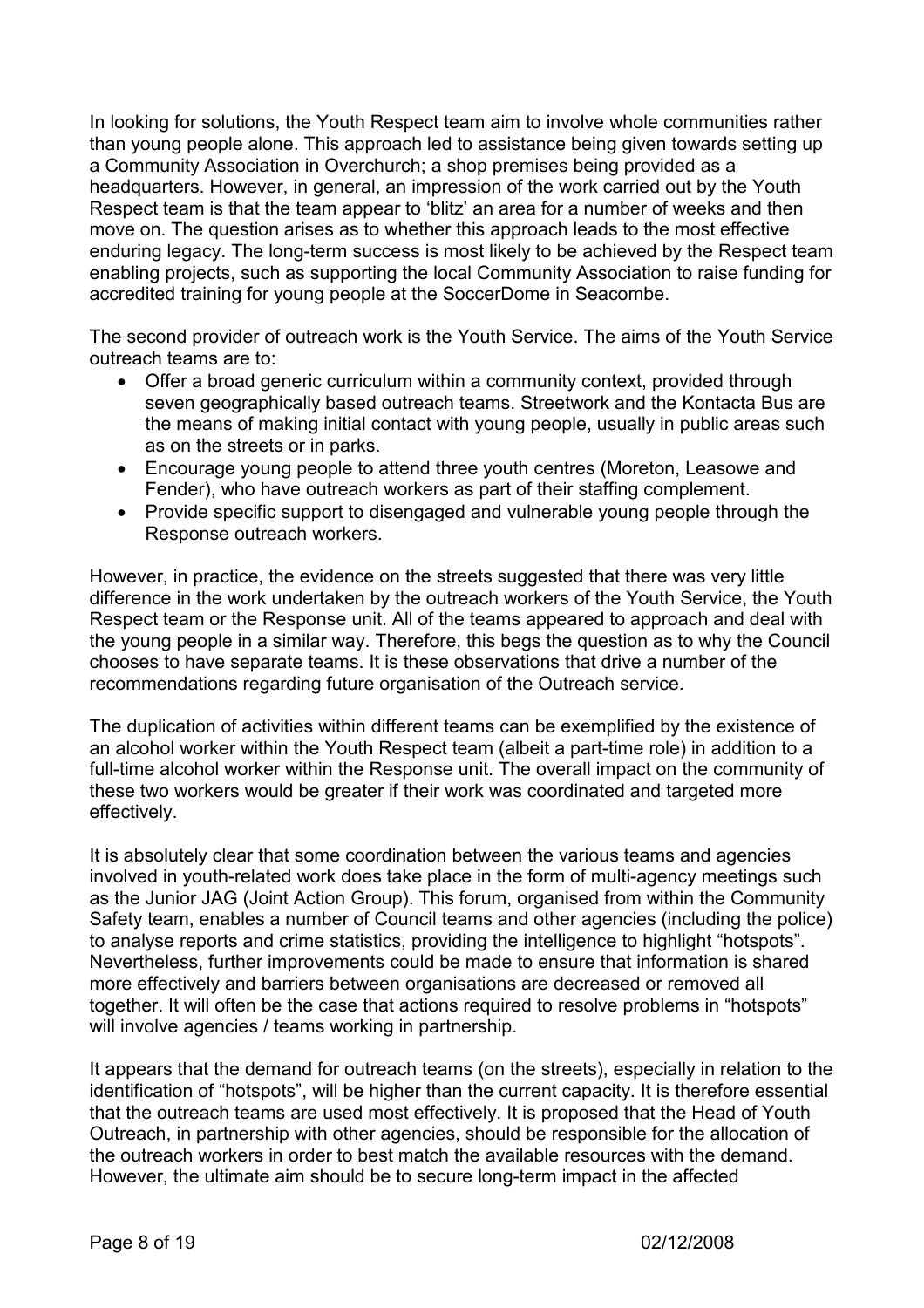communities. The availability of diversionary activities is therefore a key pre-requisite.

The visits to youth clubs raised a number of observations, which included:

- The relative levels of management and leadership at all youth clubs.
- The great difference in the quality and quantity of activities delivered at different establishments.
- The relative membership levels at different clubs.
- The need to develop and implement an Action Plan for all Youth Clubs.
- The need to ensure the effective use of youth club premises as part of the Council's Asset Management programme.

## Recommendations:

R3. The Council should re-organise the Youth Outreach team, in order to provide a sharper focus for the service provision and reduce duplication which currently exists among the various outreach teams.

R4. The authority should re-define the post of Head of Youth Outreach, who will be responsible for providing a strategic overview and vision for the service, as well as fulfilling day-to-day management duties for the service. This arrangement will provide a single line of management structure for the Outreach service.

R5. The Cabinet is strongly urged to support the merging of the Youth Respect team into the Youth Outreach Team within the Youth Service (Children's Services Department). This proposal will result in better use of resources (both financial and facilities, such as the buses), will avoid duplication of work and will enhance teamworking and information sharing.

R6. The panel recognises the efforts of all outreach teams and other agencies in attempting to communicate and to coordinate activities through organisations such as the Junior Jag (Joint Action Group). However, greater emphasis should be given to coordination of the work plans for the outreach workers, including day-to-day contact with the Community Support patrols. This coordination work should include the identification of hotspots and the subsequent plans for the resolution of issues, leaving a lasting legacy for affected communities wherever possible.

R7. The Council is encouraged to undertake a review to ensure that various groups working in similar areas of outreach and the identification of hotspots, such as, Youth Service, Response team, DAAT, Respect Youth team, Community Support patrols are all working on shared information systems.

R8. The authority is encouraged to consider ways in which more effective use can be made of community assets, such as the opening times, community usage and physical location of youth clubs. The panel would encourage the weekend opening for youth clubs wherever possible. As an example of improved asset management, the Council should consider a review of the physical location of the New Ferry, Bebington Youth Club, which appears to be in a poor location. In this case, a more central location could increase youth participation rates.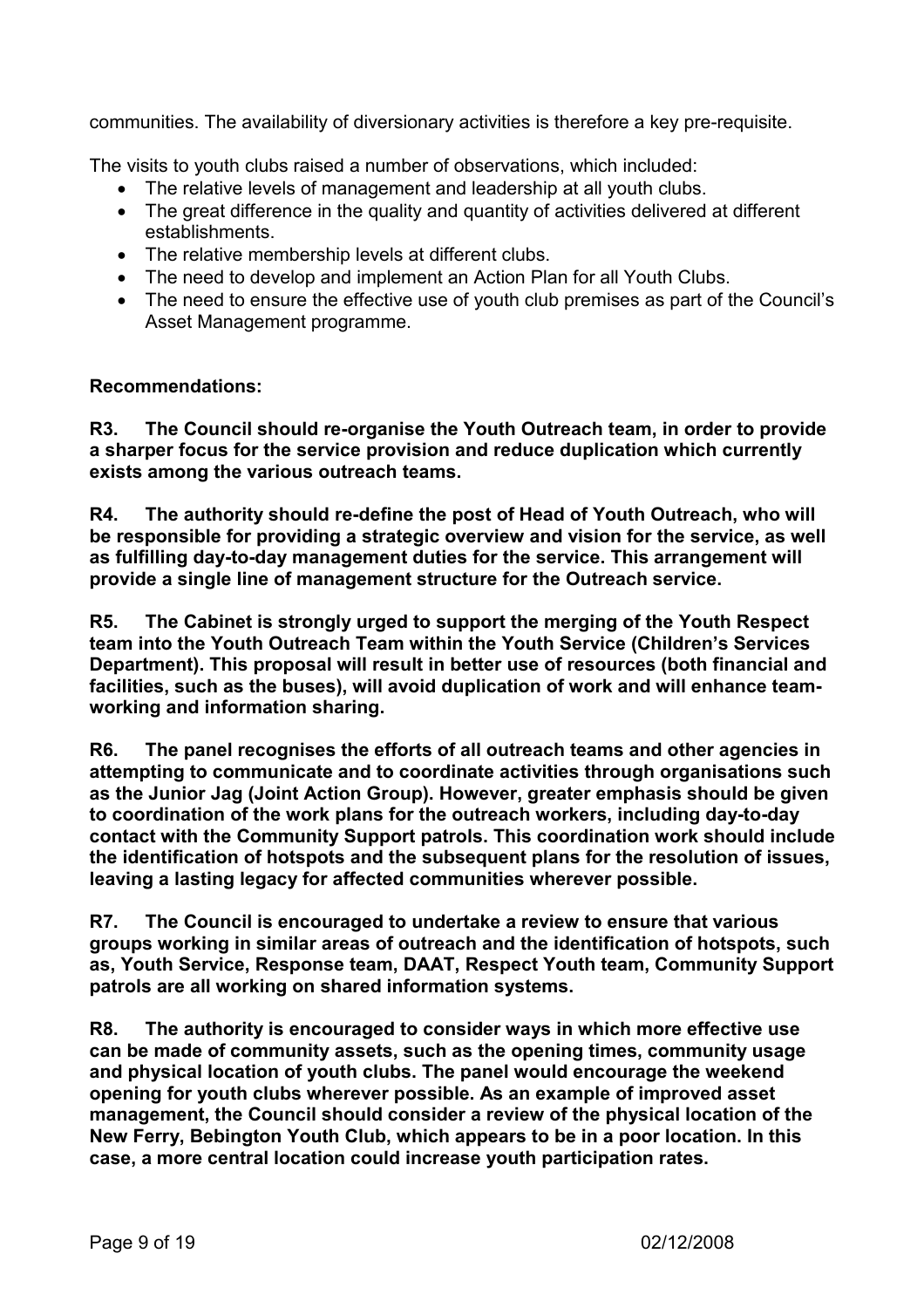R9. The Youth Service should consider reviewing Performance Management arrangements to ensure that the process is robust. The Panel's work revealed issues which they felt should have been handled more effectively through the Performance Management process.

#### 5.3 FUNDING

One key issue that repeatedly arose during the course of the review was the ability of the Council to divert sufficient funding towards youth projects or diversionary activities. There was a perception formed by the Panel that there was insufficient funding at the "coal-face". During more than one visit it was clear that the outreach workers felt that they did not have access to sufficient funding to allow them to provide viable alternative activities. There was evidence that, if the outreach workers identify a possible project then it is their task to "beg, steal or borrow" the funding in order to pump-prime such a scheme. The Panel therefore identified the funding of the front-line service as a priority for the future. It is considered that alternative sources of funding for some schemes may already be available through Area Forums, the Community Fund, Your Wirral, Youth Opportunity Programme, and so on. Training on these alternative sources of funding should therefore be given to all those staff involved with youth outreach, obviously including the outreach workers. It is essential that the outreach workers should know how to apply for funding from these sources.

One of the reasons for the Panel recommending that the Council should consider the merging of the Youth Respect Team and the Youth Service is to generate better use of resources. In turn, this will generate savings which can be re-invested in the frontline outreach service. Indeed, the long-term funding of the Youth Respect Team is a major issue as funding is currently only available on a short-term, annual basis. Initially funding was provided through the Safer Stronger Communities Fund. The bulk of funding for 2008/9 will be sourced from the Working Neighbourhoods Fund.

The evidence suggests that the generation of additional sources of funding is currently not an issue that all members of staff appear to be aware of. The access to additional funding streams will be key to the future success and expansion of outreach opportunities. While this is currently part of the role of key staff within the Youth Service, it is now suggested that one of the priorities for the Head of Youth Outreach should be to enable the Council and other partners to access alternative sources of funding. As funding regimes appear to be constantly changing, it is important that funding applications are given the highest priority.

#### Recommendations:

R10. The merger of the Respect Youth team to be part of a larger Youth Outreach Team will produce a more effective use of resources and will provide for better use of resources. In turn, this should release additional funds for front-line service provision at the grass-roots level.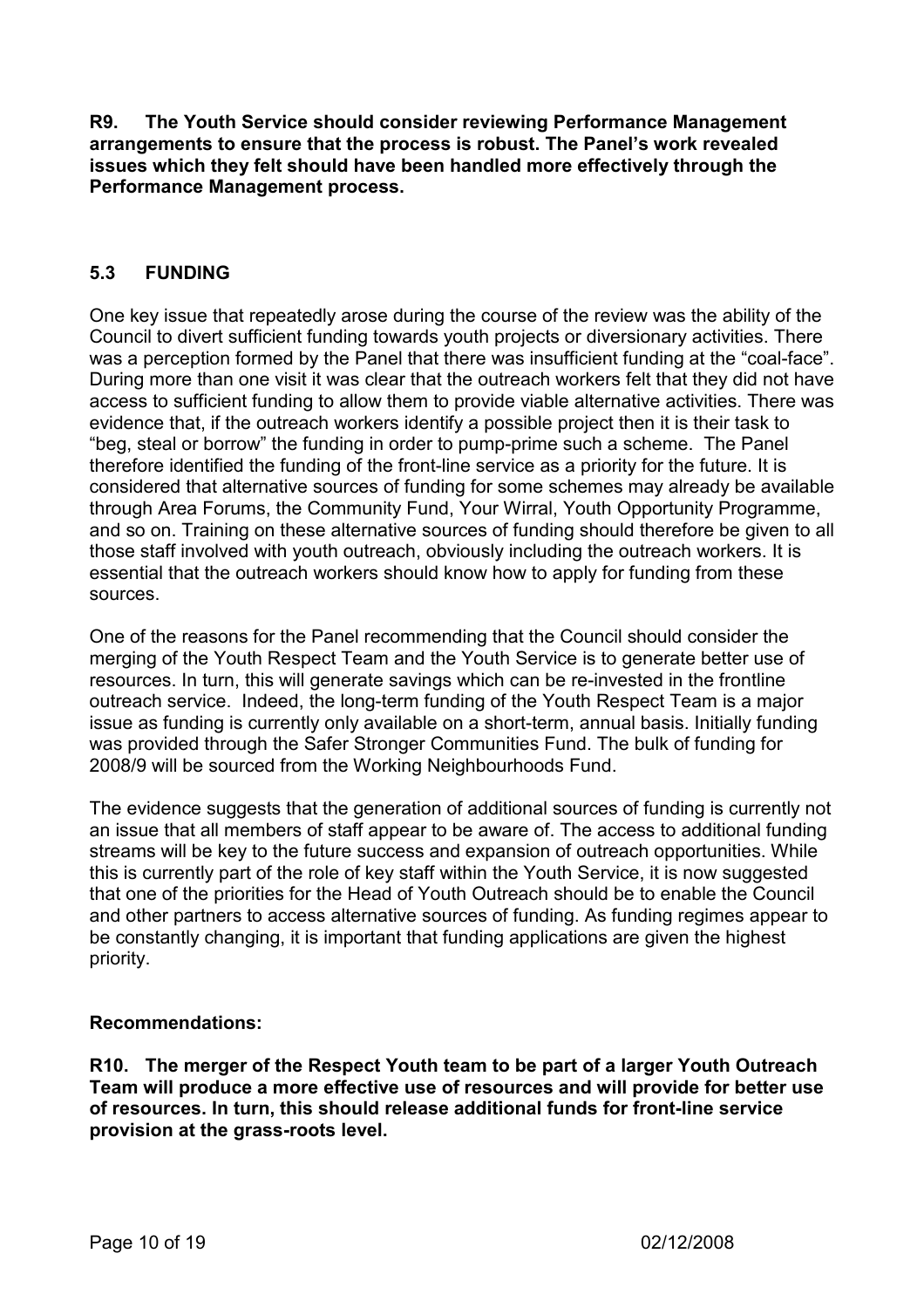R11. The authority should explore ways in which more funding could be made available to assist the outreach workers in doing their job. As a direct result, this will have a more beneficial and lasting impact on the communities that they serve. Greater emphasis should be given to providing the funding for more diversionary activities. This action will hopefully reduce the current practice of outreach workers having to "beg, steal or borrow".

R12 The suggested re-defined role of Head of Youth Outreach would include the task of accessing external funding, working in partnership with potential providers of diversionary activities. The role would therefore give a higher profile to the identification of funding opportunities (especially linking into to regional, national, lottery and European funding opportunities).

# 5.4 THE PERSPECTIVE OF YOUNG PEOPLE

One very noticeable fact from the visits on the streets and to the youth clubs was the willingness of the young people to engage, not only with the youth workers, but with the Panel members. It was absolutely clear from these discussions that the consumption of alcohol by a significant number of young people is now a serious problem across the borough. It was of particular concern that during one visit to an area of Birkenhead that young people aged as young as approximately nine or ten years old were able to conduct a discussion regarding their experience of drinking alcohol. During a conversation on that particular visit the Panel were told that the usual option during the week was cider, with the drink of choice at weekends being vodka. It was also noteworthy that there were young people of such a low age on the streets during dark evenings in addition to their specific experiences of alcohol.

However, alcohol consumption is an issue across the borough and is now established as part of the culture of a significant number of young people. Indeed, in the past, youth leaders at a youth club in Wirral have attempted to hold weekend sessions at the youth club, but attendance was poor because of the alternative priority given by the young people to drinking at weekends. Nevertheless, it is important to note that although alcohol consumption among young people is a serious issue, this limited evidence from Wirral should be seen in a national context, where this issue has dramatically risen in priorities over recent years.

The aspirations of the young people can be best met by the Council (and other partners) ensuring that as many diversionary activities as possible are made available. In this respect, the existing cages which are provided in the borough are a relatively low-cost option to maintain. However, two cages which were visited (New Chester Road, Birkenhead and The Quarry, New Brighton) were found to contain significant quantities of broken glass. Therefore, rather than providing a diversionary activity they had become a health and safety hazard. These cages were visited during the evening in winter. The lack of lighting limits their use for positive activities; meanwhile helping to create a more dangerous environment.

## Recommendations: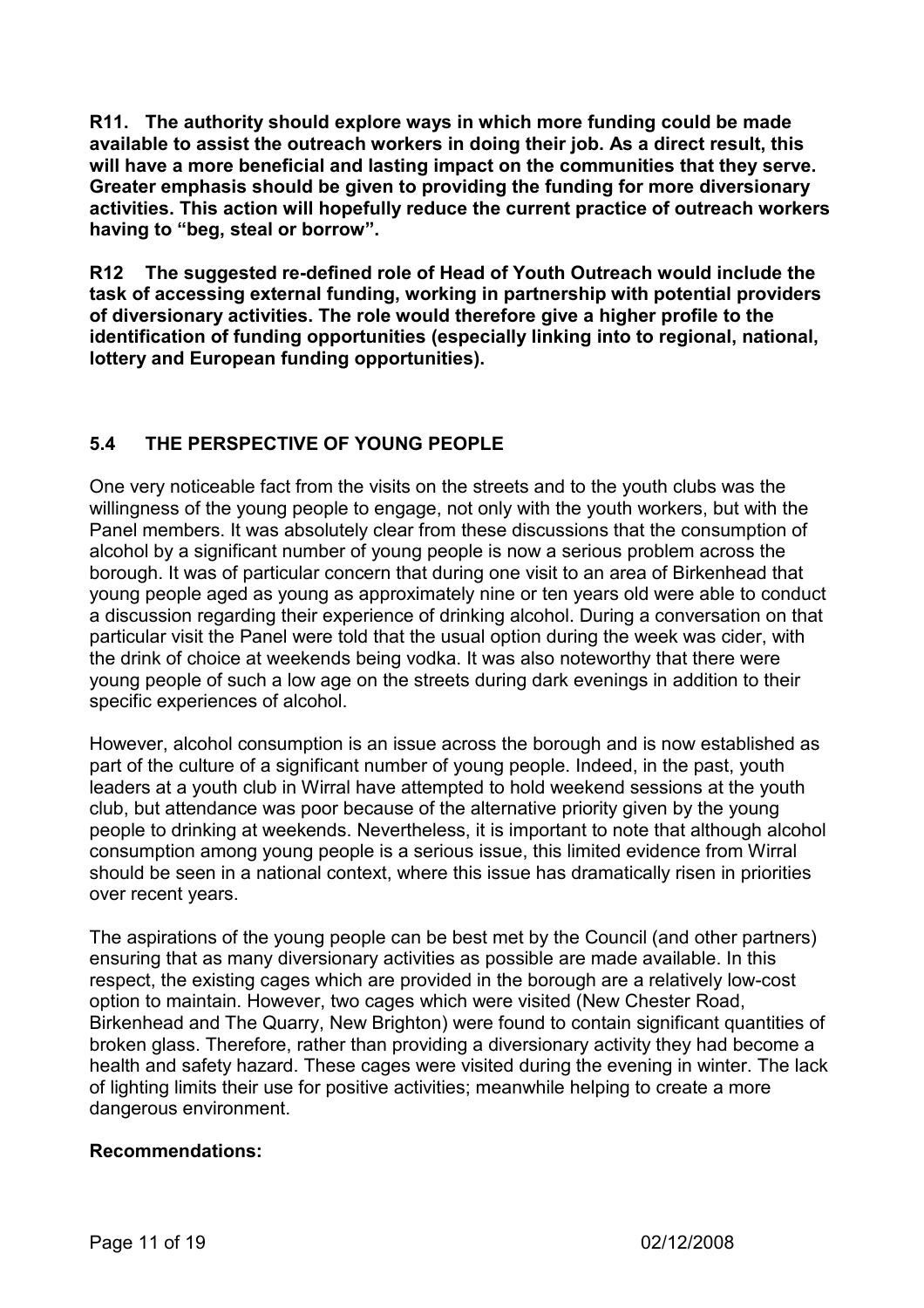R13. The Youth Service is encouraged to explore ways in which more diversionary activities can be developed in a flexible manner that can meet the aspirations of young people in terms of content, time and location. Such activities might involve any of the following:

- current facilities opening for more evenings
- an enhanced use for Kontacta Bus to involve activities for young people such as computer games; music facilities; tuck shop (in addition to the current educational / advice role).
- themed evenings for young people to involve football sessions, bowling, dance evenings.

R14. The Council is encouraged to investigate the greater use of concessions for young people aged 18 and under.

R15. The authority should ensure that all cages are included on a regular cleaning programme to ensure that they are a safe environment for young people.

R16. The authority should investigate the options for providing lighting at the cages. The investigation should include the options of low-level lighting, solarpowered lighting and lighting enabled by a timer-switch.

## 5.5 STAFF (TRAINING / DEVELOPMENT)

The Panel were very impressed by competencies and dedication of the outreach workers and the skills used to engage with the young people. However, it is clear that there were issues among staff, which is borne out by the high turnover of staff at Level 1 (outreach workers). It is within this context that the Panel recommends that consideration should be given to ways in which training opportunities can be given with an opportunity for staff to develop a career structure.

A key issue is that many are employed on short-term, temporary contracts, often working as outreach workers for only six hours per week. (Many of the outreach staff have additional day-time work). In addition, there are also a high number of part-time manager posts. The management and organisation of this type of workforce obviously has its challenges, particularly as the outreach workers usually work evenings. As a result, communication between staff can be difficult.

During the visits, it has become evident that there are a significant number of staff who are employed on relatively short fixed-terms contracts. However, due to repeated renewal of contracts, some of these staff have been employed by the Council for a significant number of years.

The nature of the work means that the outreach workers are taken to those areas where young people tend to congregate in the outdoors. This can often lead them to dark and relatively risky or dangerous environments. Evidence suggests that the safety of staff is clearly a priority for the Council. As much of the work takes place outside, the weather clearly has an impact on staff. Although the Youth Respect team are currently provided with a uniform, this does not apply to those outreach workers employed within the Youth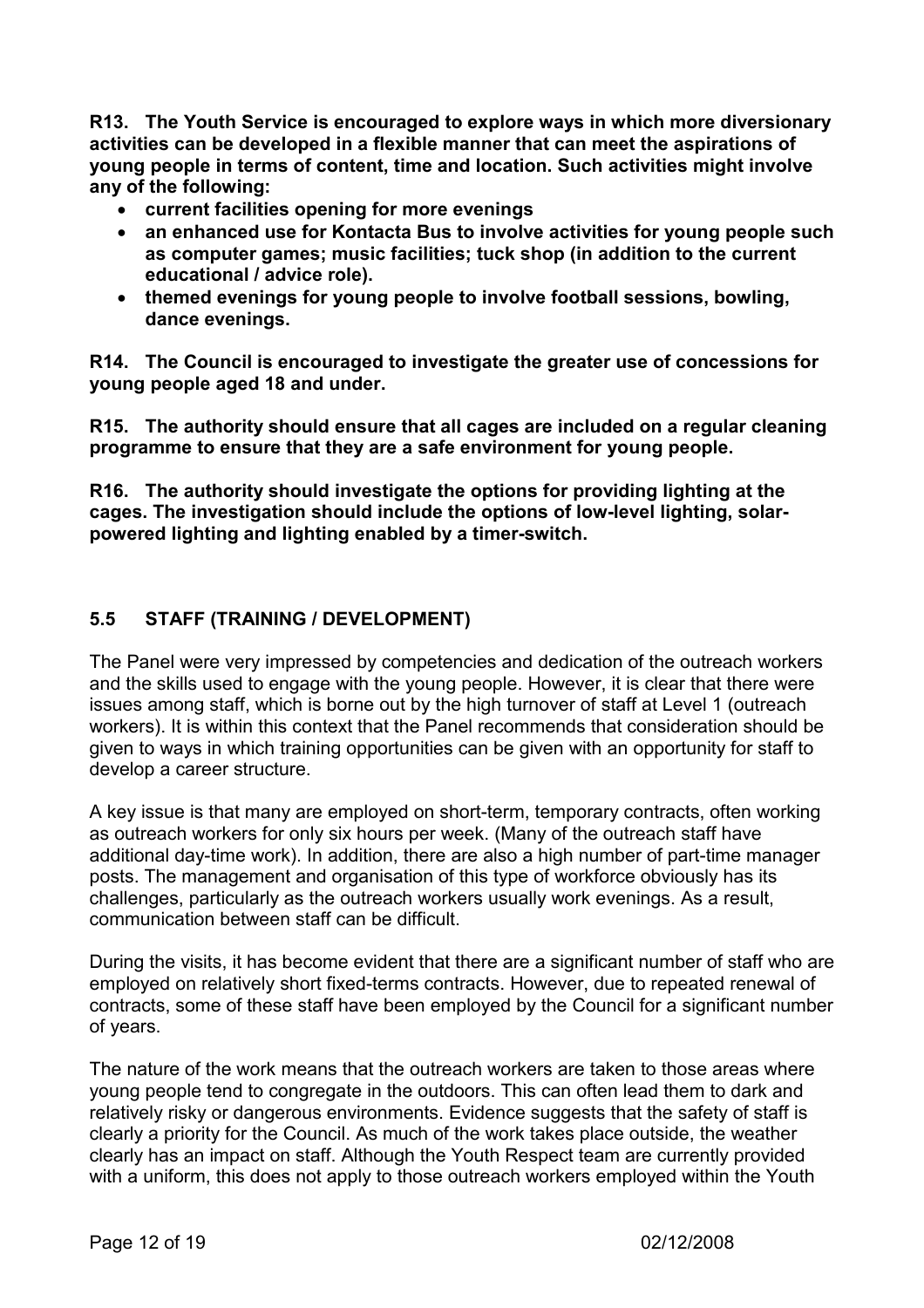Service or the Response teams. In the future, the provision of warm, protective clothing would enhance the comfort and well-being of the staff.

By the nature of the work, the outreach workers come into contact with young people who may exhibit risk-taking behaviour. Therefore, on occasions workers have to make decisions about specific children / young people. Child protection training is compulsory for all outreach workers, and a protocol is in place to enable workers to make decisions on the streets. As part of the child protection role, the outreach workers regularly distribute leaflets to young people on a targeted basis.

#### Recommendations:

R17. The authority is strongly encouraged to examine the nature of the permanent and temporary contracts of staff employed in the youth outreach service. In particular, Human Resources are requested to ensure employment policies are being implemented satisfactorily with respect to the use of temporary contracts on a long-term basis.

R18. Children and Young People's Department are requested to ensure that the highest priority continues to be given to the safety of the outreach staff. In particular, safety training should be provided.

R19. The authority should ensure that a uniform is provided for all outreach workers. This approach will ensure that staff are provided with warm and waterproof clothing.

R20. The Youth Service should consider the use of mentoring and temporary swapping of areas to help staff training, knowledge development and motivation.

R21. Children and Young People's Department are encouraged to arrange specific training for outreach workers regarding possible sources of funding. This training could include how to apply for funding to Area Forums, Community Fund, Your Wirral, and other appropriate sources of funding.

R22. Consideration should be given to training opportunities and qualifications for all those workers involved in outreach in order to develop a career structure and an environment in which staff are paid according to qualifications.

R23. Consideration should be given to providing more effective communication facilities to the outreach workers.

#### 5.6 SPECIALIST AREAS (RESPONSE TEAM)

The Youth Service is supported by the specialist Response team. This team is a Boroughwide service providing specialist support to vulnerable young people and those at risk of substance and alcohol abuse, homelessness, sexual exploitation, teenage pregnancy, low self esteem, stress, abuse, poor health and poverty. Many of the young people, with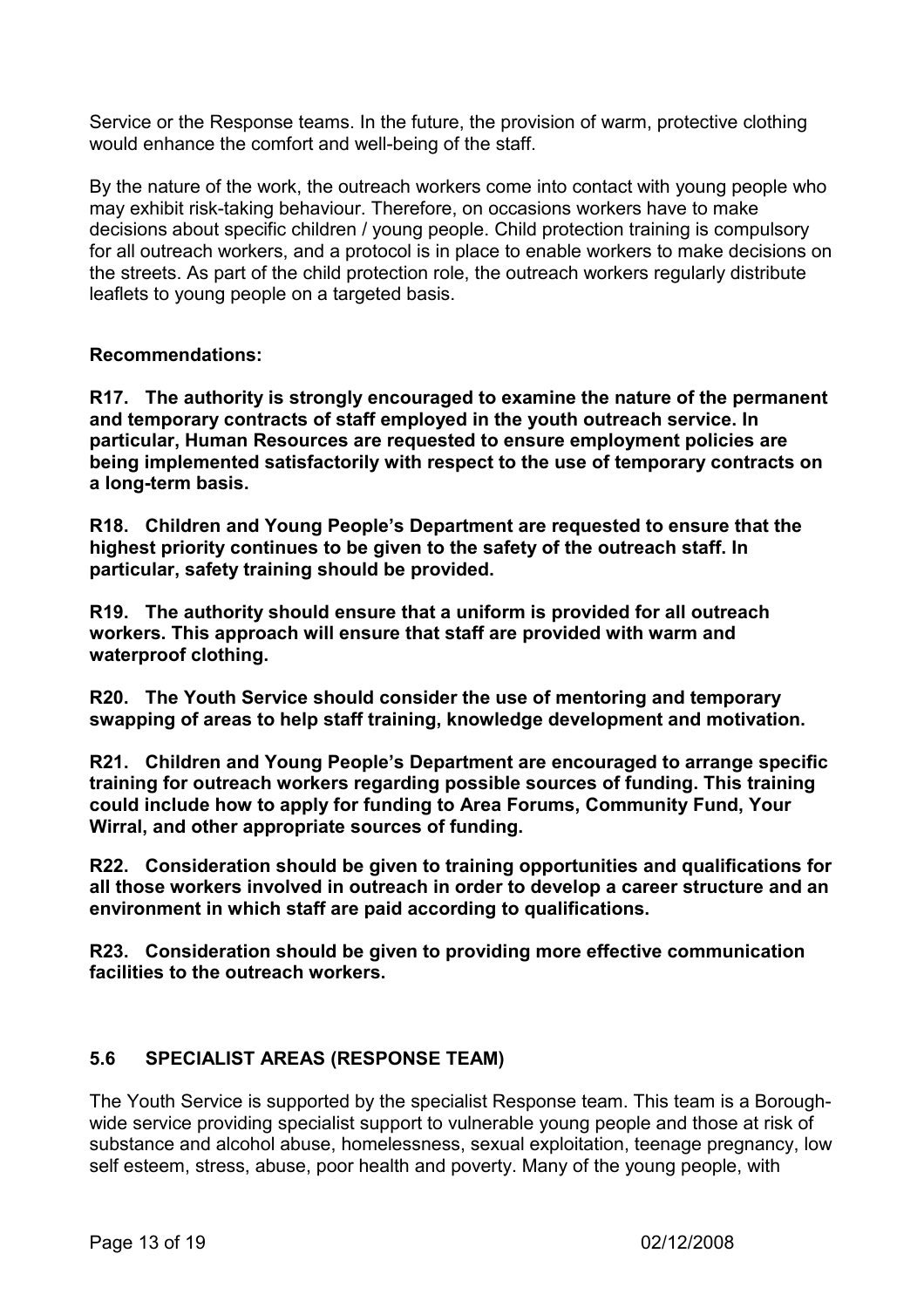whom Response operate, have complex needs, requiring intensive support from the service.

In terms of volumes of contacts, during a seven month period between April and October 2007, the agency saw 530 individual young people age 13 – 19 years. However, as most of these young people need to come back into Response, usually because of complex issues, the total attendance record shows a total of 2097 visits for the same period.

In addition to these 'through the door' figures, Response has also recorded a total of 3381 young people seen during street outreach work .This figure also includes a large population of the young people seen during educational workshops which are delivered in schools and colleges.

Outreach work plays an important role in targeting vulnerable, hard to reach groups of young people. Not all young people have the confidence and skills to directly access the service. This often leaves many young people feeling isolated, anxious and without support. The work of the Response team addresses this issue by building meaningful relationships with young people, agencies and communities. In turn, this enables the Response team to have a consistent presence in the lives of young people and goes a long way to normalising interaction with a range of other support services. A key role for the Response team is to sign-post young people to relevant services, dealing with each case on an individual basis. Effective outreach and education involves a number of different strategies as it needs to be flexible, responsive and visible. The different forms of activity include:

- Street work
- Crisis work on a one-to-one basis
- Developmental Group work
- Drug and Alcohol Education Workshops in schools, colleges and youth units.

Specific challenges for the Response outreach workers include the habitual risky behaviour of the client group, who often congregate in dark and unsafe locations where there is a prevalence of alcohol. In more recent times, there has also been a risk of violence on the streets due to young people owing drug money. Indeed a significant challenge for the Response team is to provide support to parents who have problems with young people, due to them owing drug money.

The Panel were particularly impressed by the work of the Response team and the results achieved. However, one interesting observation of the Panel during the visits with the outreach workers was that there was little to distinguish between the approach, the method of working and the techniques used by the Response outreach workers as opposed to those from the general Youth Service or from the Youth Respect team. The panel therefore questions whether there is a need for the Response outreach team to operate as 'ordinary' outreach workers. An optional mode of working would be for the Response team to only operate in those areas and with those groups to which they are referred by the other outreach teams. Nevertheless, it is fully appreciated by the Panel that fundamental to the success of the Response team is the need to build contacts and confidence with young people on the streets. It is considered that the Response outreach team has specialist skill areas and it is important that these skills are used most effectively. This will mean that, in future, outreach teams from Response and from the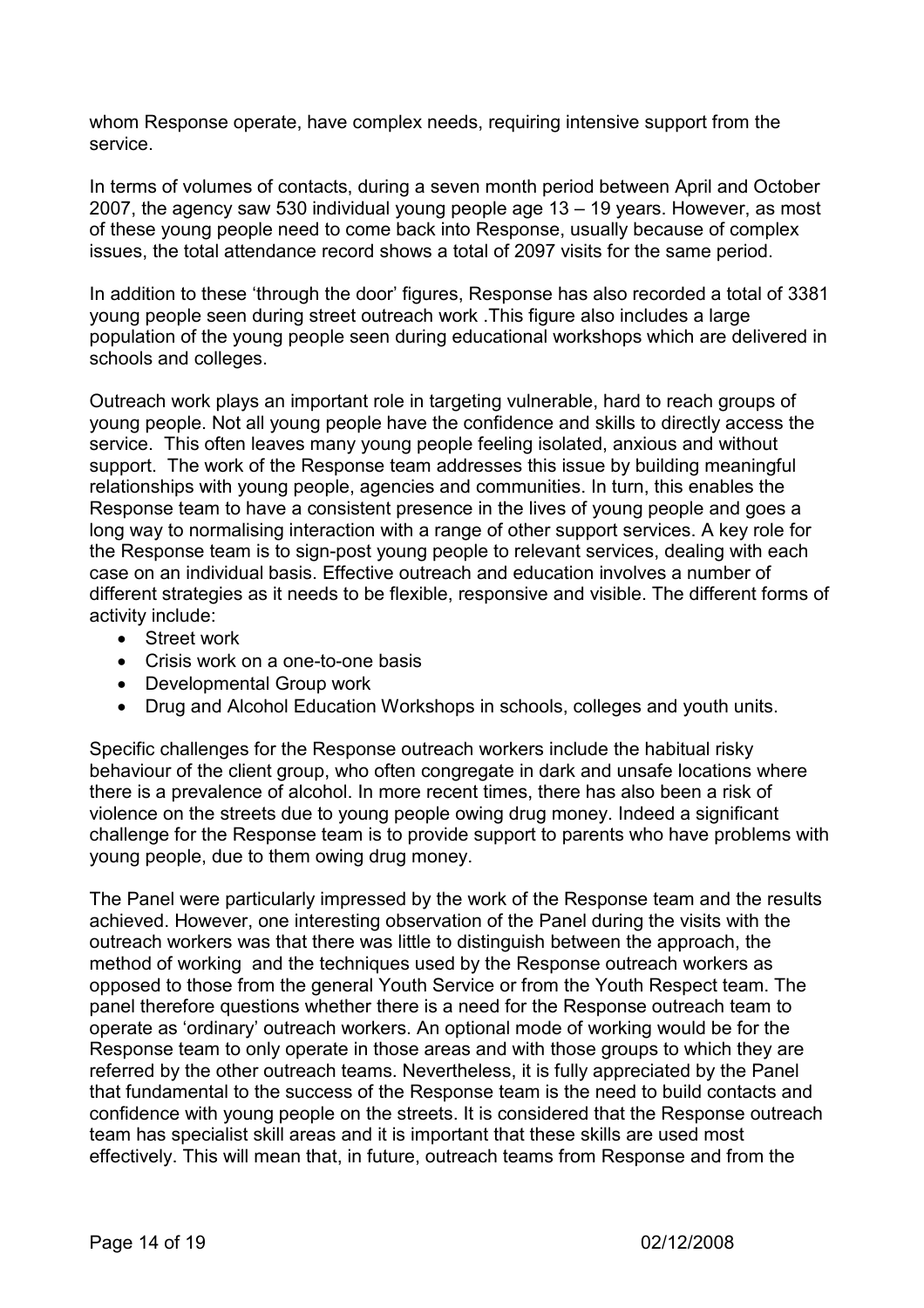other teams must work in a more coordinated way. There was evidence during the review that this was not always the case.

Clearly, as stated elsewhere in the report, the availability of alcohol to young people is an increasing problem. The Response team will be a key part of the Council's approach to combat this issue, being one of the strands in a partnership approach. As an example, a new scheme, which commenced in September 2007, has been introduced whereby young people can now be referred, where relevant, from the A&E Department at Arrowe Park Hospital directly to the Alcohol worker in the Response team for on-going support. Indeed, a significant amount of the funding for alcohol workers in the Response team (full-time) and the Youth Respect team (part-time) is already provided by support from the Drug and Alcohol Action Team (DAAT). A further example of good partnership intervention is the training delivered to shop staff who are licencees in Wirral. This training, to advise on legal responsibilities, is provided through a partnership involving Wirral PCT, Wirral Council Trading Standards and the Response team.

#### Recommendations:

R24. As the panel recognises the prevalence and serious nature of the drinking culture among many young people, support should be given to initiatives aimed at tackling the issue of alcohol abuse among young people. In particular, the panel endorses the multi-agency approach adopted in the Wirral Alcohol Harm Reduction Strategy. The panel recommends that reports, regarding the progress of the Alcohol Strategy, should be presented to the Children's and Young Peoples Strategic Partnership Board.

R25. The panel fully endorses the excellent work being carried out by the Response team. The panel concludes that the Response team should remain as a separate entity providing targeted, specialist outreach on request. It is recommended that the Youth Service outreach workers will alert Response to specific problems, who then carry out outreach work when requested.

R26. The panel encourages further work to take place, involving partners such as Response, DAAT and the PCT, to enhance the current advice service available to young people specifically regarding alcohol abuse. This approach will build on recent initiatives such as the practice of referrals for young people with alcohol issues from A & E to the Response team.

## 5.7 PARTNERSHIPS AND THE VOLUNTARY SECTOR

It is clear from the work done by the Panel that there is a significant amount of work taking place in the borough, in which the Council is not directly involved. One faith sector organisation was visited. This group used a mobile bus to visit different sites within the borough. The impressive facilities included a television, music centre, computer games and a 'ships galley' used as a tuck shop. It is significant that these facilities were of superior quality to the equivalent facilities offered by the Council.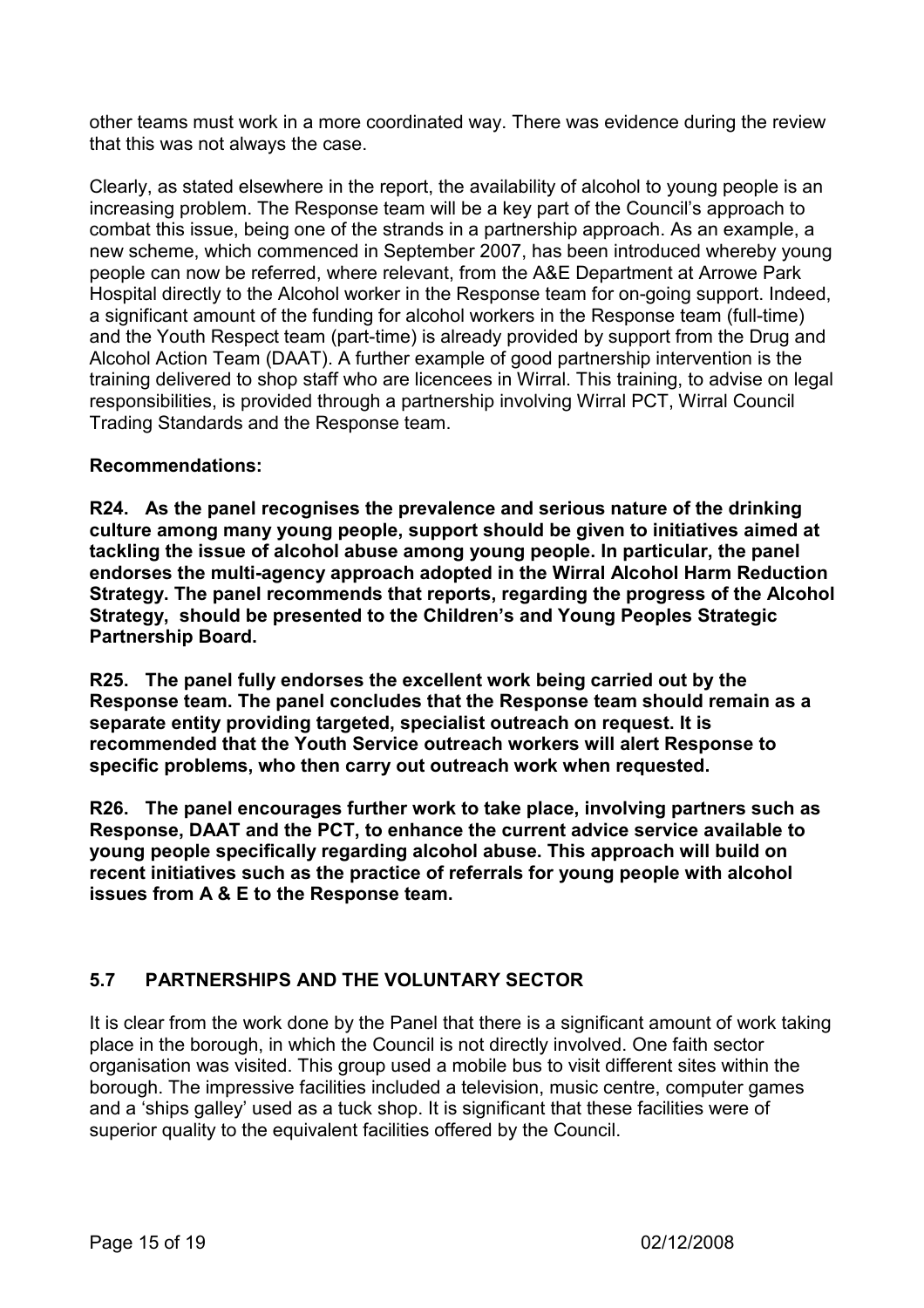In other cases, the Council is working in direct partnership with voluntary organisations in order to help provide activities for young people to enjoy. One such partnership led to the creation of the Dig It project at Bromborough where a group of young people have developed a centre to grow vegetables, making use of a commercial polytunnel. The property and facilities were initially provided by the Merseyside Fire & Rescue Authority (Fire Service). Subsequently, the project was supported by the Youth Service through the local outreach worker, with funding from the Youth Opportunities Fund. This project is recognised as having enabled the young people to make significant changes in their lives. It can be acknowledged as a model on which future projects can be developed. The Panel recognised the superb work that has taken place with the Dig It project. A major challenge for the Youth Service in the future is to be able to support other such projects when the demand occurs.

A further challenge for the future is to enable the public bodies such as the Fire Service, Police, PCT, and schools to work together in a coordinated manner to help tackle some of the problems in the lives of young people. It is essential that mechanisms are in place to ensure effective partnership working. As an example, it is noted that Wirral Council and Wirral PCT do work constructively together on many issues. One recent example, directly affecting young people, is on the issue of alcohol abuse and the proposed Alcohol strategy.

There are many voluntary organisations within the borough with whom the Youth Service works in partnership in order to achieve joint goals. This relationship may mean that an organisation receives officer support / advice or funding in the form of grants. Where this is the case, Service Level Agreements (SLA's) are in place to try to ensure that the organisation achieves jointly-agreed aims. It is essential that SLA's continue to be in place wherever the Council is supporting voluntary groups through grant funding.

#### Recommendations:

R27. Further work should be undertaken to ensure that the most effective mechanisms for partnership working are in place, for example, with the PCT, schools, Fire Service, Police.

R28. The Youth Outreach service is encouraged to explore any partnerships with Extended Schools in order to enhance the future of outreach activities, in particular in the provision of diversionary activities.

R29. The model as developed between the Fire Service and Wirral Council Youth Service in the development of the "Dig It Project" at Bromborough is a model to be supported and recommended as a framework for further partnership working in the future.

R30. The Head of Youth Outreach is encouraged to undertake an audit of all those outreach facilities provided by the voluntary and faith sectors within the borough. This information can then be published on the newly proposed Youth website.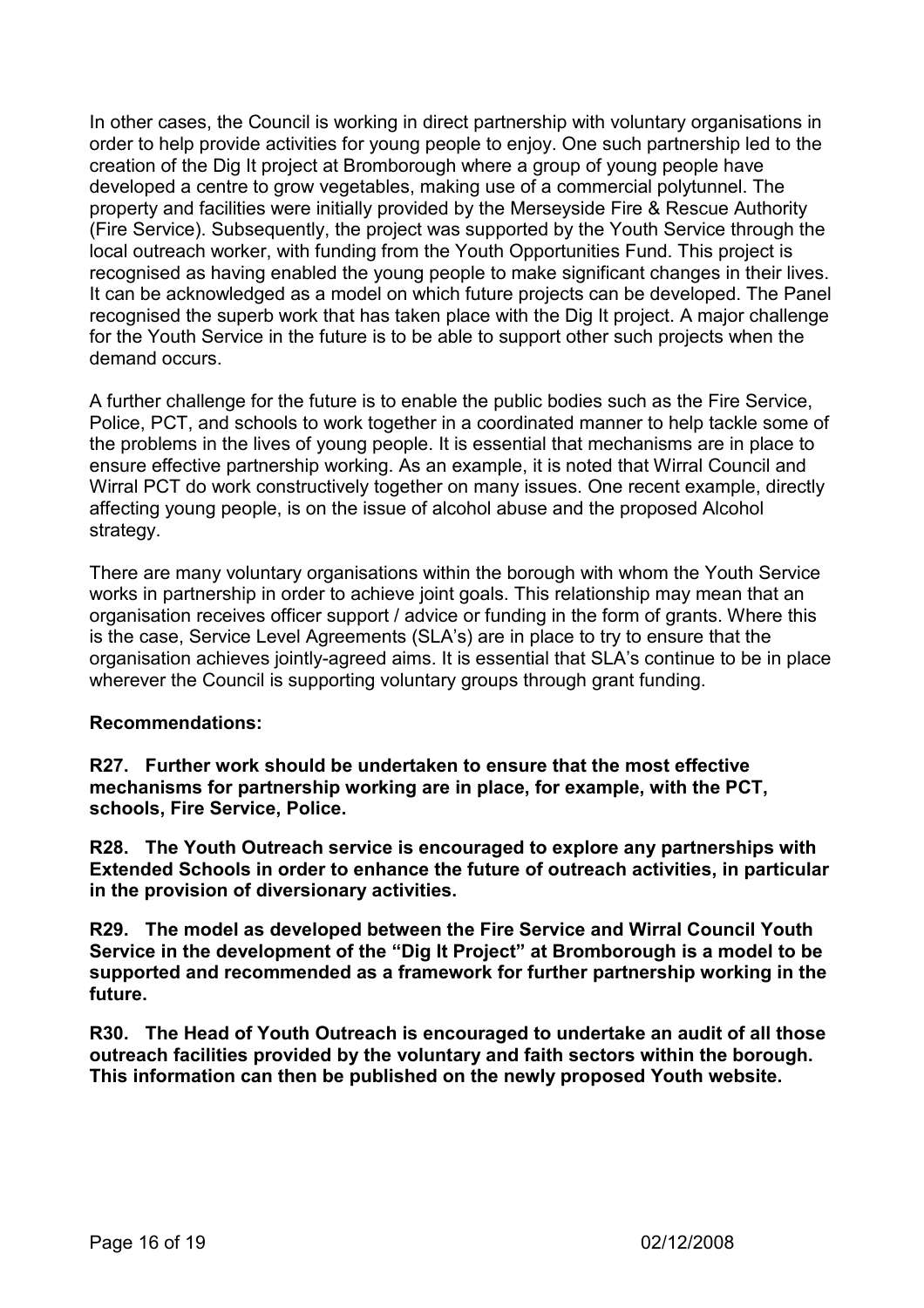#### Scope Document for the Youth Outreach Scrutiny Review

Date: 16th October 2007<br>
Review Title: Youth Outreach in Youth Outreach in Wirral

| <b>Scrutiny Panel Chair:</b>                                                                                                                                     | Contact details:                                                    |
|------------------------------------------------------------------------------------------------------------------------------------------------------------------|---------------------------------------------------------------------|
| <b>Cllr Frank Doyle</b>                                                                                                                                          | 0151 652 9488 mobile: 07734 414789                                  |
| <b>Scrutiny Officer:</b>                                                                                                                                         | Contact details:                                                    |
| Alan Veitch                                                                                                                                                      | 0151 691 8564                                                       |
| <b>Departmental Link Officer:</b>                                                                                                                                | Contact details:                                                    |
| Peter Edmondson                                                                                                                                                  | 0151 666 4305                                                       |
| <b>Panel members:</b><br><b>Cllr Frank Doyle</b><br><b>Cllr Chris Meaden</b><br><b>Cllr Sheila Clarke</b><br>plus possible co-optees (see section<br>12.2 below) | 0151 652 9488 mobile 07734 414789<br>0151 645 1729<br>0151 608 1154 |
| <b>Other Key Officer contacts:</b><br>Maureen McDaid (Head of Youth<br>Service)<br>Pauline Miller (Head of Youth Outreach)<br>Caroline Laing (Community Safety)  | 0151 637 6348<br>0151 327 8063<br>0151 606 5462                     |

#### 1. Which of our strategic corporate objectives does this topic address?

- 1.1 Providing educational and cultural opportunities for all
- 1.2 Making Wirral safer
- 1.3 Supporting and Protecting vulnerable people

#### 2. What are the main issues?

- 2.1 Is the workforce adequately protected?
- 2.2 Is the existing Youth Outreach reaching the right young people?
- 2.3 What do the youngsters want?
- 2.4 What partnerships / funding are in existence and can they be improved?

#### 3. The Committee's overall aim/objective in doing this work is:

3.1 To review the Council's Youth Outreach Services and explore partnership arrangements which are in place, both internally and externally. The work of both the Youth Outreach team and the Community Safety (Anti-Social Behaviour) team will be part of the review, including Response.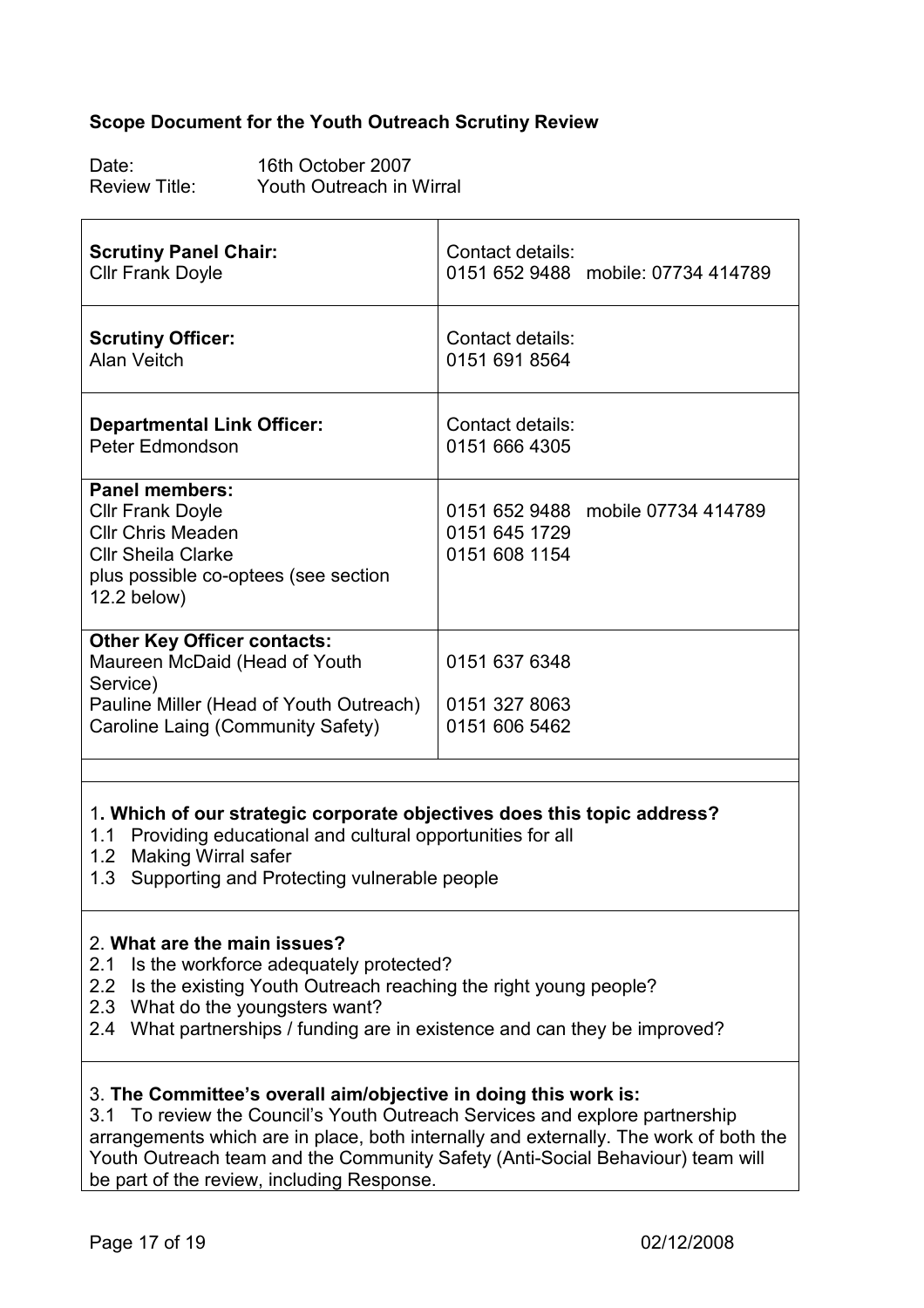| 4. The possible outputs/outcomes are:<br>Improved understanding of outreach services<br>4.1<br>Improved co-ordination of service providers<br>4.2<br>4.3 Greater understanding of funding regimes<br>4.4 Improved understanding of the needs of young people<br>4.5 Safer communities<br>4.6 Less anti-social behaviour<br>4.7 Satisfied workforce |            |                           |  |  |
|----------------------------------------------------------------------------------------------------------------------------------------------------------------------------------------------------------------------------------------------------------------------------------------------------------------------------------------------------|------------|---------------------------|--|--|
| 5. What specific value can scrutiny add to this topic?<br>To recommend any changes which would lead to the outcomes listed in section 4<br>above.                                                                                                                                                                                                  |            |                           |  |  |
| 6. Who will the Committee be trying to influence as part of its work?<br>6.1 Cabinet<br>6.2 Other councillors<br>6.3 Existing / potential partners                                                                                                                                                                                                 |            |                           |  |  |
| 7. Duration of enquiry?<br>Final report to be submitted to Children Services and Lifelong Learning Overview<br>and Scrutiny Committee during the current municipal year (that is, by 18th March<br>2008)                                                                                                                                           |            |                           |  |  |
| 8. What category does the review fall into?                                                                                                                                                                                                                                                                                                        |            |                           |  |  |
| <b>Policy Review</b>                                                                                                                                                                                                                                                                                                                               | $Y \sqcap$ | <b>Policy Development</b> |  |  |
| <b>External Partnership</b>                                                                                                                                                                                                                                                                                                                        |            | Performance Management    |  |  |
| <b>Holding Executive to Account</b>                                                                                                                                                                                                                                                                                                                |            |                           |  |  |
| 9. Extra resources needed? Would the investigation benefit from the co-<br>operation of an expert witness?<br>The review will be conducted by councillors with the support of existing officers.                                                                                                                                                   |            |                           |  |  |